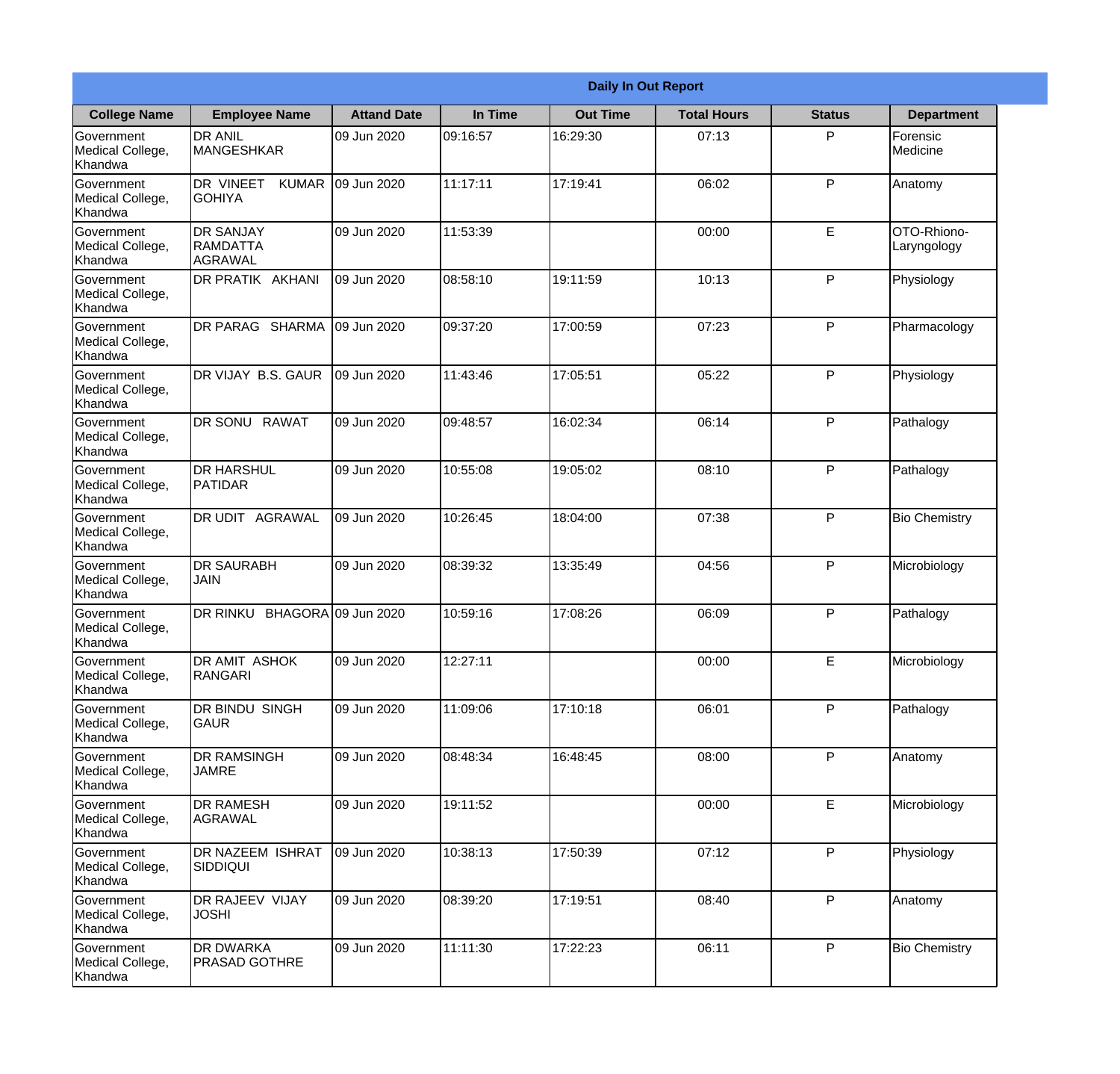| <b>Designation</b>                  | <b>Category</b>     |
|-------------------------------------|---------------------|
| Assistant Professor   Para Clinical |                     |
| Professor                           | <b>Non Clinical</b> |
| Professor                           | Clinical            |
| Assistant Professor                 | Non Clinical        |
| Professor                           | Para Clinical       |
| Associate Professor Non Clinical    |                     |
| Demonstrator/Tutor   Para Clinical  |                     |
| Assistant Professor   Para Clinical |                     |
| Associate Professor Non Clinical    |                     |
| Associate Professor   Para Clinical |                     |
| Assistant Professor                 | Para Clinical       |
| Professor                           | Para Clinical       |
| Associate Professor   Para Clinical |                     |
| Demonstrator/Tutor   Non Clinical   |                     |
| <b>Assistant Professor</b>          | Para Clinical       |
| Professor                           | Non Clinical        |
| <b>Assistant Professor</b>          | Non Clinical        |
| Demonstrator/Tutor                  | Non Clinical        |

## **Daily In Out Report**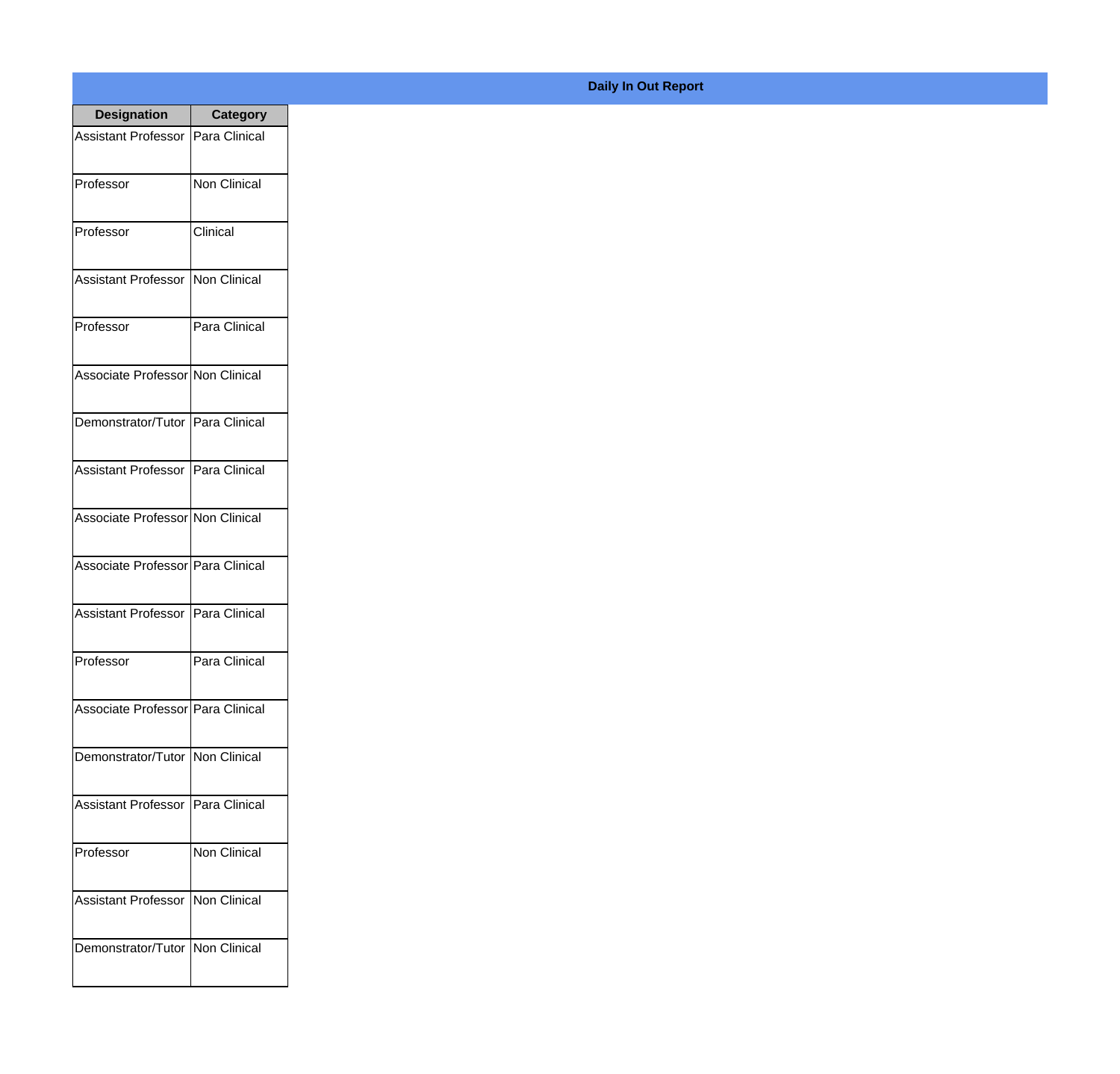|                                                  |                                                       |             |          |          | <b>Daily In Out Report</b> |              |                                           |
|--------------------------------------------------|-------------------------------------------------------|-------------|----------|----------|----------------------------|--------------|-------------------------------------------|
| Government<br>Medical College,<br>Khandwa        | <b>DR SOUMITRA</b><br><b>SETHIA</b>                   | 09 Jun 2020 | 10:32:31 | 20:00:31 | 09:28                      | $\mathsf{P}$ | Community<br>Medicine                     |
| Government<br>Medical College,<br>Khandwa        | DR DURGA AHUJA                                        | 09 Jun 2020 | 12:05:35 |          | 00:00                      | E            | Anatomy                                   |
| <b>Government</b><br>Medical College,<br>Khandwa | DR LEENA PARIHAR                                      | 09 Jun 2020 | 11:44:42 | 17:13:51 | 05:29                      | P            | Community<br>Medicine                     |
| <b>Government</b><br>Medical College,<br>Khandwa | <b>MR PIYUSH KUMAR</b><br><b>MISHRA</b>               | 09 Jun 2020 | 11:12:39 | 18:49:26 | 07:37                      | P            | Community<br>Medicine                     |
| Government<br>Medical College,<br>Khandwa        | DR SACHIN PARMAR 09 Jun 2020                          |             | 09:09:25 | 19:57:49 | 10:48                      | P            | Community<br>Medicine                     |
| Government<br>Medical College,<br><b>Khandwa</b> | DR PRAMILA VERMA 09 Jun 2020                          |             | 11:35:37 |          | 00:00                      | E            | Paediatrics                               |
| <b>Government</b><br>Medical College,<br>Khandwa | <b>DR DURGESH</b><br>SONARE                           | 09 Jun 2020 | 09:47:37 | 19:34:30 | 09:47                      | P            | Dermatology, Ven<br>ereology &<br>Leprosy |
| <b>Government</b><br>Medical College,<br>Khandwa | DR RAKESH KUMAR<br><b>SHIVHARE</b>                    | 09 Jun 2020 | 09:51:06 | 19:27:10 | 09:36                      | $\mathsf{P}$ | Microbiology                              |
| Government<br>Medical College,<br>Khandwa        | <b>DR GARIMA</b><br>AGRAWAL<br><b>VARSHNEY</b>        | 09 Jun 2020 | 09:56:47 | 17:37:06 | 07:41                      | P            | Paediatrics                               |
| <b>Government</b><br>Medical College,<br>Khandwa | <b>DR SIDDHARTH</b><br><b>BANODE</b>                  | 09 Jun 2020 | 09:28:04 | 16:39:09 | 07:11                      | P            | Pharmacology                              |
| <b>Government</b><br>Medical College,<br>Khandwa | <b>DR CHANDNI</b><br>KAROLE                           | 09 Jun 2020 | 10:25:54 | 17:22:46 | 06:57                      | P            | Ophthalmology                             |
| Government<br>Medical College,<br>Khandwa        | DR PRIYA KAPOOR<br>KAPOOR                             | 09 Jun 2020 | 10:15:52 | 17:19:34 | 07:04                      | P            | Pathalogy                                 |
| Government<br>Medical College,<br>Khandwa        | <b>DR SEEMA</b><br><b>SUDHAKARRAO</b><br><b>SUTAY</b> | 09 Jun 2020 | 11:52:02 | 17:27:22 | 05:35                      | P            | Forensic<br>Medicine                      |
| Government<br>Medical College,<br>Khandwa        | <b>DR AJAY</b><br>NARWARIYA                           | 09 Jun 2020 | 10:08:27 | 19:57:29 | 09:49                      | P            | Microbiology                              |
| Government<br>Medical College,<br>Khandwa        | DR RAKESH SINGH<br><b>HAZARI</b>                      | 09 Jun 2020 | 13:06:19 | 18:17:23 | 05:11                      | P            | Pathalogy                                 |
| Government<br>Medical College,<br>Khandwa        | <b>DR NISHA</b><br><b>KAITHWAS</b>                    | 09 Jun 2020 | 08:30:29 | 18:04:10 | 09:34                      | P            | Psychiatry                                |
| Government<br>Medical College,<br>Khandwa        | <b>DR ANANT</b><br>TUKARAM PAWAR                      | 09 Jun 2020 | 09:30:04 | 20:01:13 | 10:31                      | $\mathsf{P}$ | Community<br>Medicine                     |
| Government<br>Medical College,<br>Khandwa        | <b>DR RAJU</b>                                        | 09 Jun 2020 | 10:04:37 | 16:09:48 | 06:05                      | P            | Forensic<br>Medicine                      |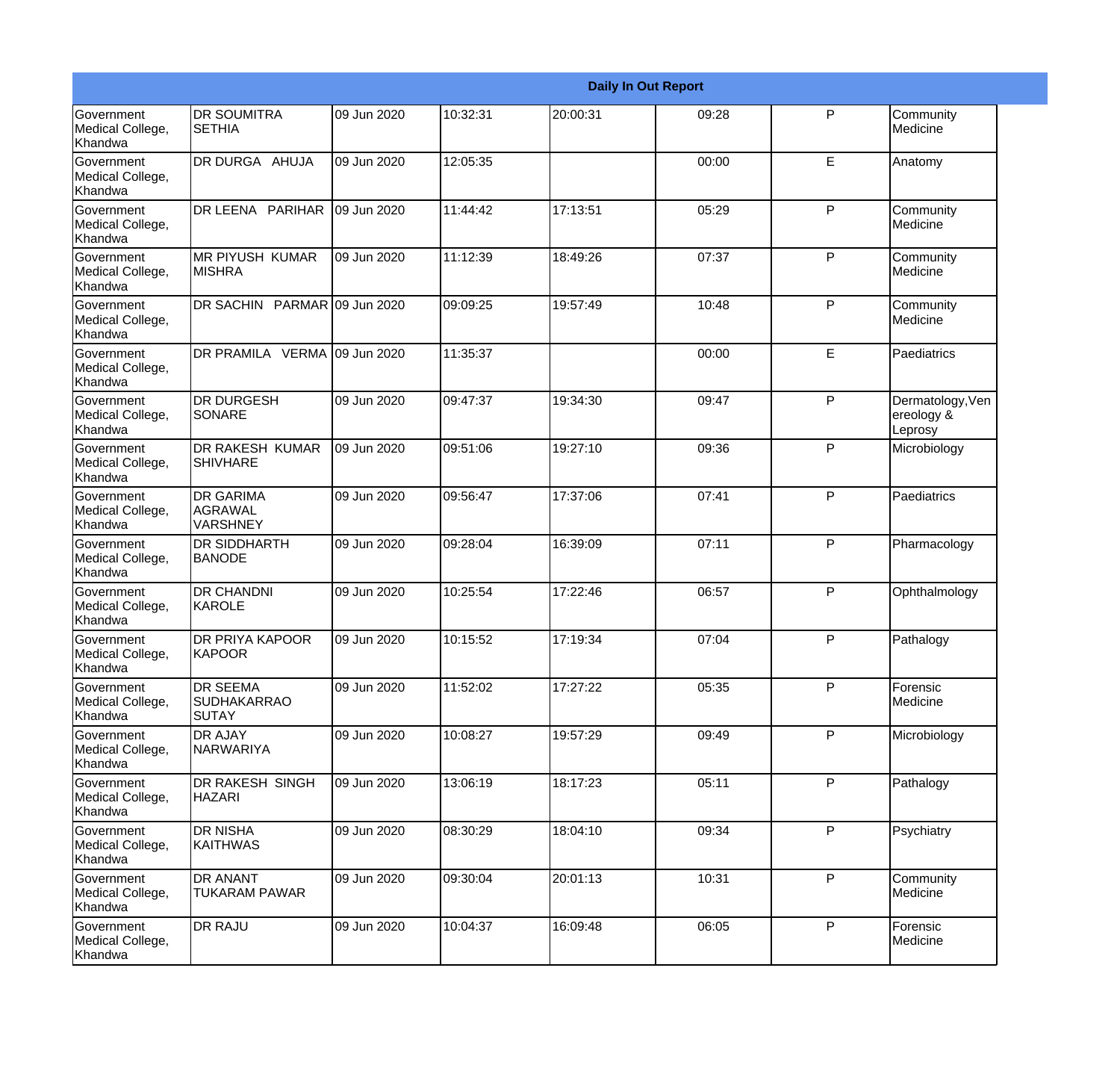| Assistant Professor   Para Clinical |                 |
|-------------------------------------|-----------------|
| Demonstrator/Tutor Non Clinical     |                 |
| Assistant Professor Para Clinical   |                 |
|                                     |                 |
| Statistician                        | Para Clinical   |
| Assistant Professor   Para Clinical |                 |
| Professor                           | <b>Clinical</b> |
| Assistant Professor Clinical        |                 |
| Demonstrator/Tutor Para Clinical    |                 |
| Associate Professor Clinical        |                 |
|                                     |                 |
| Associate Professor Para Clinical   |                 |
| Assistant Professor Clinical        |                 |
| Demonstrator/Tutor Para Clinical    |                 |
| Professor                           | Para Clinical   |
| Demonstrator/Tutor Para Clinical    |                 |
|                                     |                 |
| Professor                           | Para Clinical   |
| Assistant Professor Clinical        |                 |
| Professor                           | Para Clinical   |
| Demonstrator/Tutor Para Clinical    |                 |
|                                     |                 |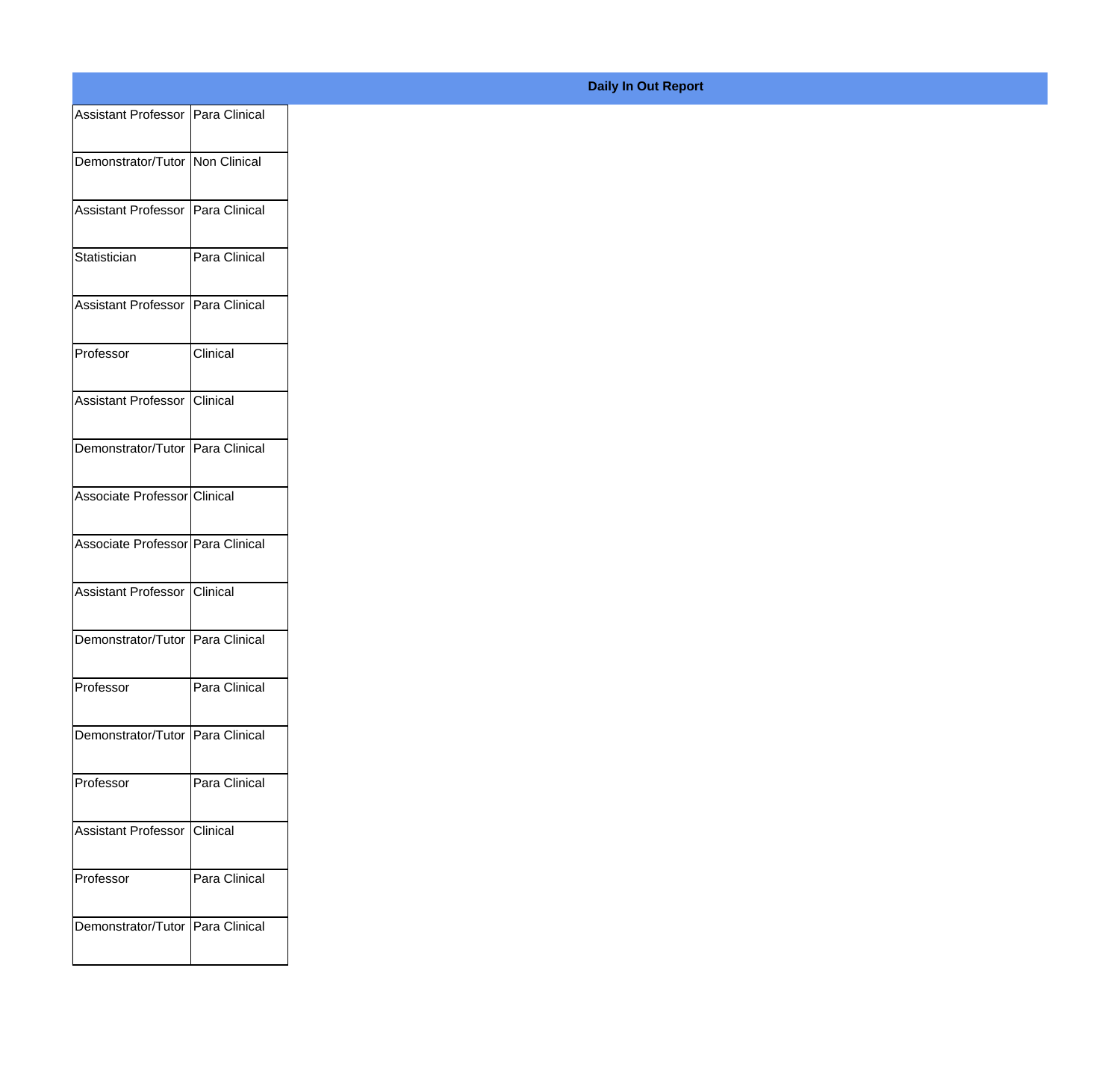|                                           |                                              |             |          | <b>Daily In Out Report</b> |       |   |                             |
|-------------------------------------------|----------------------------------------------|-------------|----------|----------------------------|-------|---|-----------------------------|
| Government<br>Medical College,<br>Khandwa | <b>IDR MAHENDRA</b><br><b>IPANWAR</b>        | 09 Jun 2020 | 09:39:14 |                            | 00:00 | E | Orthopaedics                |
| Government<br>Medical College,<br>Khandwa | <b>DR SITARAM</b><br><b>SOLANKI</b>          | 09 Jun 2020 | 09:12:26 | 19:50:21                   | 10:38 | P | Forensic<br><b>Medicine</b> |
| Government<br>Medical College,<br>Khandwa | <b>DR SANGEETA</b><br><b>CHINCHOLE</b>       | 09 Jun 2020 | 10:07:36 | 16:23:59                   | 06:16 | P | Physiology                  |
| Government<br>Medical College,<br>Khandwa | DR NEERAJ KUMAR                              | 09 Jun 2020 | 08:31:22 | 17:13:57                   | 08:42 | P | Dentisry                    |
| Government<br>Medical College,<br>Khandwa | DR VIJAY NAYAK                               | 09 Jun 2020 | 21:01:43 |                            | 00:00 | E | Anatomy                     |
| Government<br>Medical College,<br>Khandwa | DR SUNIL BAJOLIYA                            | 09 Jun 2020 | 10:45:49 | 15:56:49                   | 05:11 | P | OTO-Rhiono-<br>Laryngology  |
| Government<br>Medical College,<br>Khandwa | <b>DR NISHA MANDLOI</b><br><b>PANWAR</b>     | 09 Jun 2020 | 09:39:21 | 16:16:50                   | 06:37 | P | Obstetrics &<br>Gynaecology |
| Government<br>Medical College,<br>Khandwa | <b>DR SATISH</b><br><b>CHANDEL</b>           | 09 Jun 2020 | 10:50:18 |                            | 00:00 | E | Pharmacology                |
| Government<br>Medical College,<br>Khandwa | <b>DR MUKTESHWARI</b><br><b>GUPTA</b>        | 09 Jun 2020 | 09:42:30 | 18:15:52                   | 08:33 | P | Pharmacology                |
| Government<br>Medical College,<br>Khandwa | DR YASHPAL RAY                               | 09 Jun 2020 | 11:01:24 |                            | 00:00 | E | Anatomy                     |
| Government<br>Medical College,<br>Khandwa | <b>DR SHAILENDRA</b><br><b>SINGH CHOUHAN</b> | 09 Jun 2020 | 10:51:16 |                            | 00:00 | E | Orthopaedics                |
| Government<br>Medical College,<br>Khandwa | <b>MOHIT GARG</b>                            | 09 Jun 2020 | 09:07:08 | 14:56:18                   | 05:49 | P | <b>General Medicine</b>     |